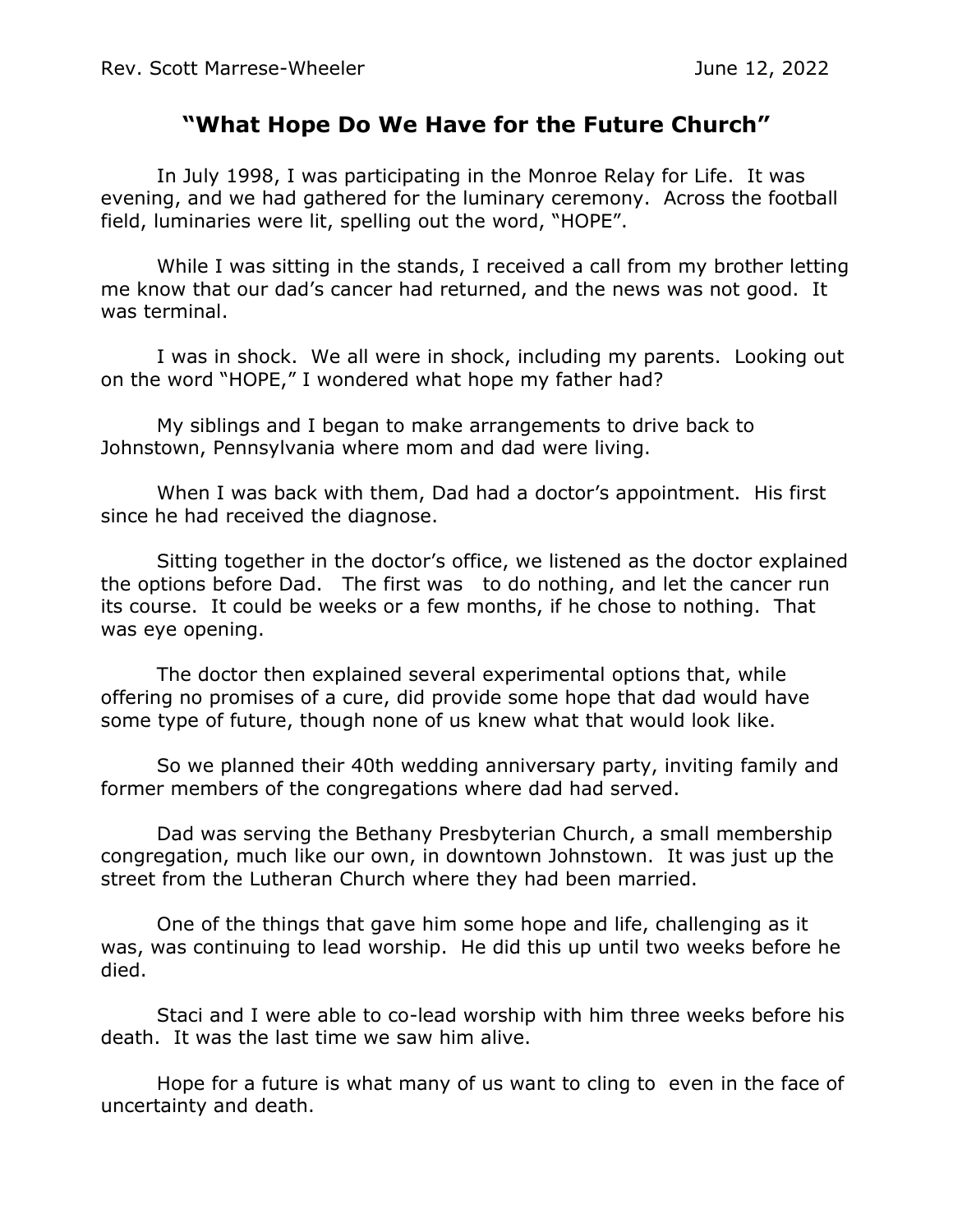Some of you have faced health issues, like cancer, and have opted for experimental treatments that, while making no promise of a cure, offered you or a loved one, some hope for a future, for however long that future might be.

As Bob Dylan sang: "The times, they are a-changin'". And so it has been with the historic global "Church," with churches throughout the history of our country, and even more so in today's society.

The news is not good, and the pandemic has only sped up what was already facing churches of all denominations and theological beliefs progressive and conservative.

Peoples worship attendance and church involvement have been changing for decades. Membership has been dealing as well.

The early followers of Jesus who gathered as noted in our passage from Acts, did so faithfully, every day, sharing all their resources and giving to each as had need. Wow! What an image of the beginning of the "Church!" Except that, as one scholar noted, and is evident through the rest of Acts and the letters of Paul, that the Church faced conflict and division, putting into question its future.

As I shared via Mark Elsdon, it is estimated that close to 100,000 churches will close over the coming year. Mark said, that even if that is an over estimate and only 50,000 close, it still changes the landscape.

Even though history is filled with the graves of hundreds of thousands of churches that have closed and thousands more close each year, the good news is that the Body of Christ, the Church, has survived.

If you remember, the motto of the Cambridge High School Class of 2022 was "With every ending comes a new beginning."

Theologically, we speak of death and resurrection. We also know that before there can be a resurrection, there must be a death.

Born out of the church closings, new life constantly emerged. Churches evolved in new and creative ways. Some merged, selling their buildings and building a new one as they formed a new congregation. Some shared space together, combining their resources to give new life to ministries that had been lost. Some have torn down their beloved buildings, and rebuilt adding affordable housing and community space, sharing ownership with other groups. Some no longer meet in a building, but have in people's homes, as the early followers of Jesus did.

In each case, people had to let go of what had been, accepting a death of sorts, to find hope for a future as the Body of Christ. Not every church that has done this has lived a long and healthy future. As I mentioned, the worship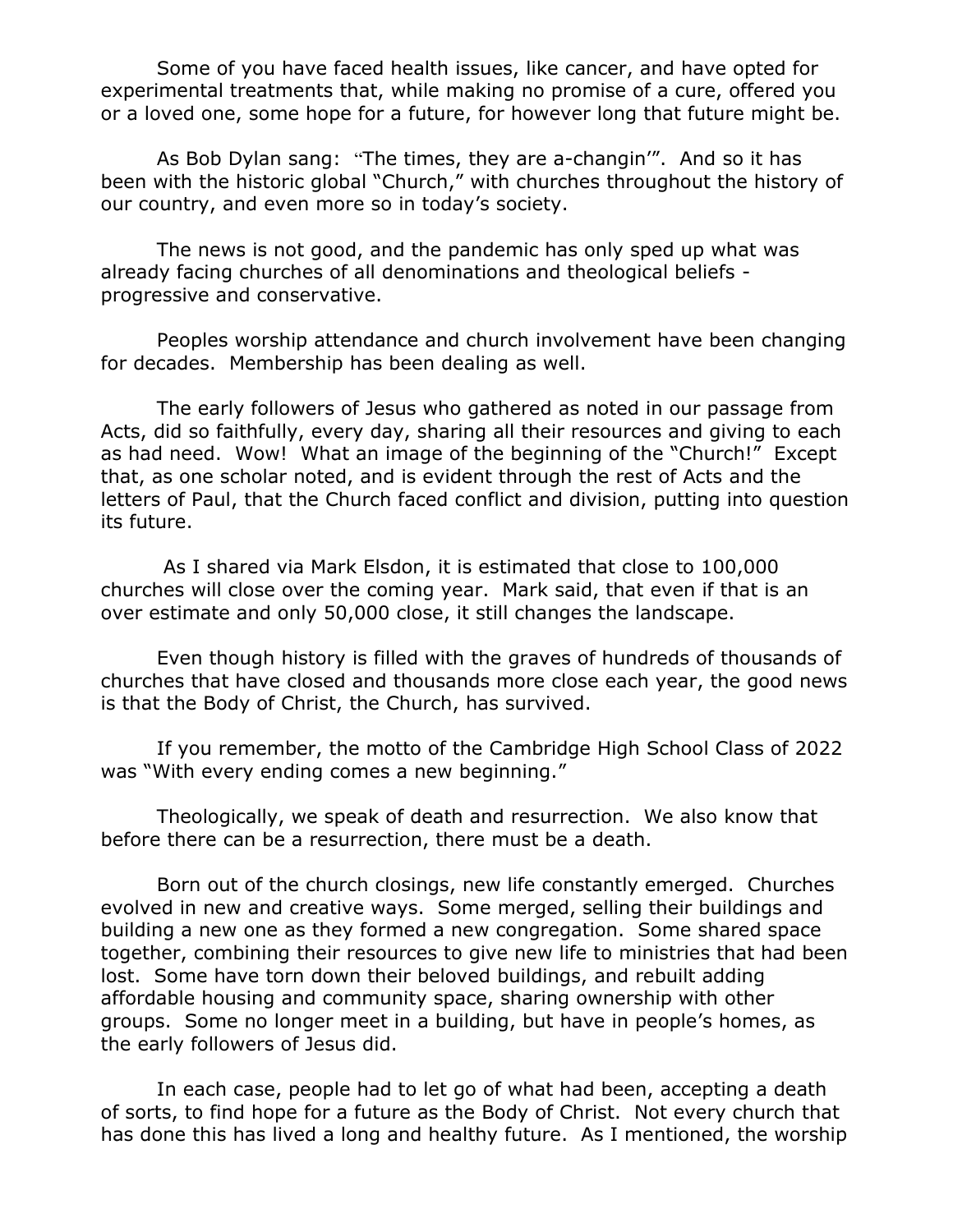habits and commitments to a congregation has changed and continues to change.

This morning, I am inviting us to prayerfully reflect together on the following questions about our own future, and what our involvement and commitment to the future of the ministry of OCPC might look like it we are to have a future.

In preparation for our conversation together, I would invite you to prayerfully reflect on the following:

Mark Elsdon, of Director at Pres House, co-founder of "Rooted Good" and author of **"We Ain't Broke: Uncovering Hidden Resources for Mission and Ministry"** through his research, that one estimate is over the next year, close to 100,000 churches will close. He also shares that an estimated \$3.5 billion of church property will change ownership in 2022.

In his upcoming book, **"Gone For Good"**, Mark writes: **"As tens of thousands, and billions of dollars, of church-owned property is sold or re-purposed throughout the United States in the next decade, will those properties be gone for good (forever)? Or can church and civic leaders work together so that these properties become a new kind of social good in our communities?"** <https://www.melsdon.com/goneforgood>

- 1. What does it mean to be the Body of Christ, the "Church" in today's world?
- 2. What will the Body of Christ, the "Church", including OCPC, look like in the future?
- 3. How has being the "Church" changed since followers of Jesus first gathered together?
- 4. How has being the "Church" changed over your own lifetime?
- 5. How has your own involvement and commitment to the "Church" changed over the years?
- 6. How will your involvement and commitment to the mission and ministry of change in the next 3-5 years?
- 7. When you consider the age of our congregation and make up of membership, who do you see as the future leaders to fill the roles needed for our ministry and mission?
- 8. What changes in our approach to ministry might we have to make to offer a future to this congregation?
- 9. Are you willing to make changes in order to have a future ministry?